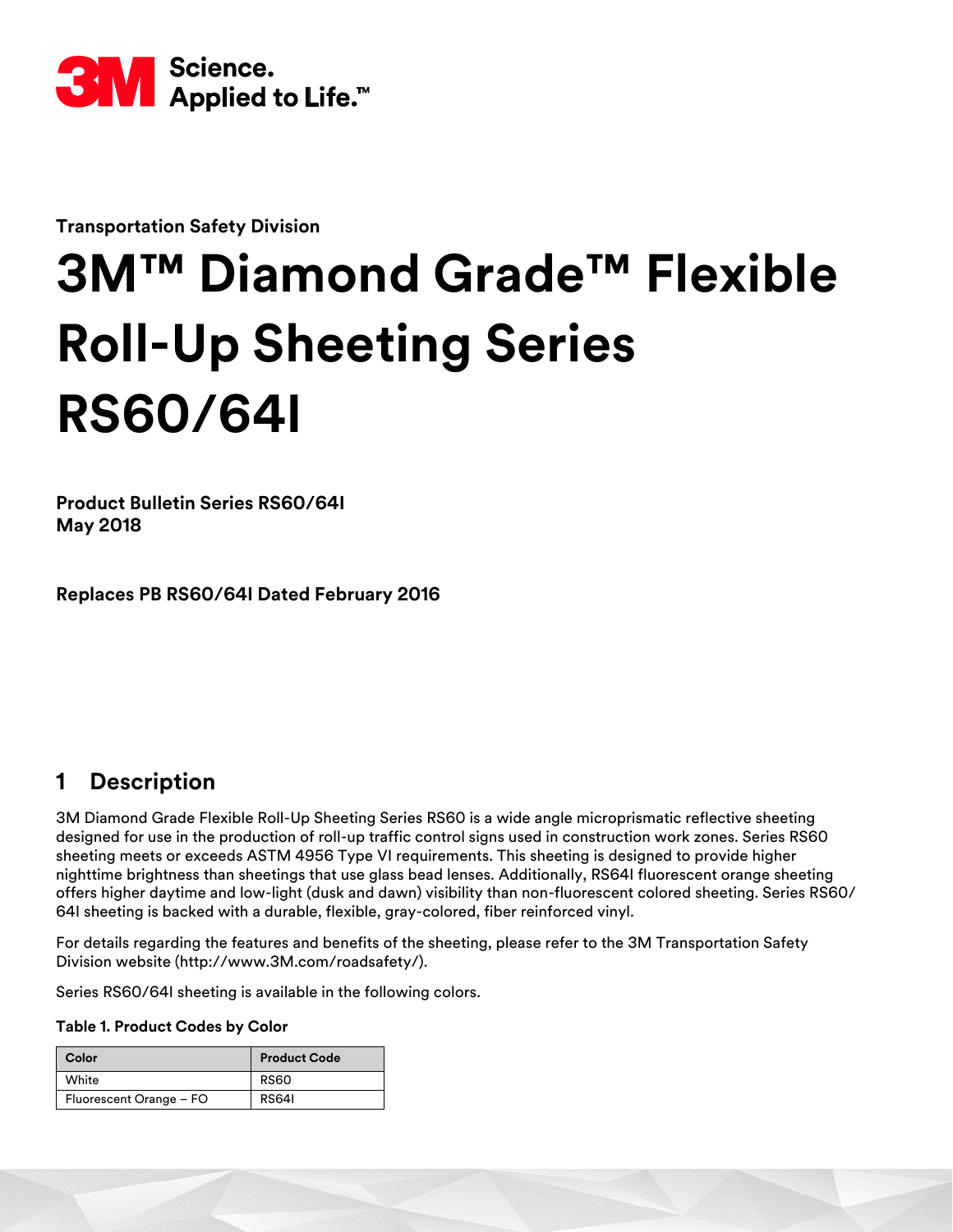## **2 Photometrics**

## 2.1 Daytime Color  $(x, y, Y_T, Y_F)$

The chromaticity coordinates, fluorescent daytime luminance factors  $(Y_F)$ , and total daytime luminance factors  $(Y_T)$ of Series RS60/64I retroreflective sheeting conform to the ASTM 4956 standards presented in Table 2.

**Table 2. ASTM 4956 CIE Daytime Chromaticity Coordinate Limitsa and Luminance Factor Minima standards for new sheeting**

| Color                     | х     |       | $\boldsymbol{\mathcal{L}}$ |       | $\mathbf{v}$ |       | $\boldsymbol{\mathsf{A}}$ |       |    |     |
|---------------------------|-------|-------|----------------------------|-------|--------------|-------|---------------------------|-------|----|-----|
| White                     | 0.303 | 0.300 | 0.368                      | 0.366 | 0.340        | 0.393 | 0.274                     | 0.329 | 40 | N/A |
| <b>Fluorescent Orange</b> | 0.583 | 0.416 | 0.535                      | 0.400 | 0.595        | 0.351 | 0.645                     | 0.355 | 30 | 15  |

a. The instrumentally determined color values of retroreflective sheeting can vary significantly depending on the make and model of colorimetric spectrophotometer as well as the color and retroreflective optics of the sheeting (David M. Burns and Timothy J. Donahue, Measurement Issues in the Color Specification of Fluorescent Retroreflective Materials for High Visibility Traffic Signing and Personal Safety Applications, Proceedings of SPIE: Fourth Oxford Conference on Spectroscopy, 4826, pp. 39-49, 2003). For the purposes of this document, the HunterLab ColorFlex 45/0 spectrophotometer shall be the referee instrument.

## **2.2 Test for Coefficients of Retroreflection**

Conformance to coefficient of retroreflection requirements shall be determined by instrumental methods, in accordance with ASTM E-810 "Test Method for Coefficient of Retroreflection of Retroreflective Sheeting." Per ASTM E-810, values obtained at 0° and 90° rotations were averaged to determine the R<sub>A</sub> values presented in Table 3.

|                       |                                   | White      |     | <b>Fluorescent Orange</b> |            |     |
|-----------------------|-----------------------------------|------------|-----|---------------------------|------------|-----|
|                       | <b>Entrance Angle<sup>a</sup></b> |            |     |                           |            |     |
| Observation<br>Angleb | $-4^\circ$                        | $30^\circ$ | 45° | $-4^\circ$                | $30^\circ$ | 45° |
| $0.2^{\circ}$         | 500                               | 200        | 125 | 200                       | 80         | 30  |
| $0.5^{\circ}$         | 225                               | 85         | 75  | 90                        | 35         | 10  |
| $1.0^{\circ}$         | 20                                | 15         | 15  | 10                        | 8          | 5   |

#### **Table 3. Minimum Coefficient of Retroreflection, RA, for New Sheeting (cd/lux/m2)**

a. Entrance (Incidence) Angle - The angle between the illumination axis and the retroreflector axis. The retroreflector axis is an axis perpendicular to the retroreflective surface.

b. Observation (Divergence) Angle - The angle between the illumination axis and the observation axis.

# **3 Application**

Series RS60/64I sheeting has been designed so that corner pockets or snaps can be sewn or riveted into it. Cross brace supports can then be used in conjunction with portable sign stands. Cross braces should not bow more than 1/2 inch when inserted. All corner pockets should be fabric, plastic, or rubber. Plastic or rubber molded pockets should have rounded edges. Washers should be rubber or plastic. Metal washers should be backed with rubber or plastic washers.

#### **3.1 Process Colors**

Off-contact screen process methods are preferred when screening 3M Diamond Grade Flexible Roll-Up Sheeting Series RS60/64I.

The screening table must be perfectly flat. When screening sheets, hold them in place using a vacuum table or, if a vacuum table is not available, place them on a non-porous table surface using a thin, uniform layer of low tack pressure sensitive adhesive. The screen mesh size should be in the P.E. 157 - P.E. 230 range and made from a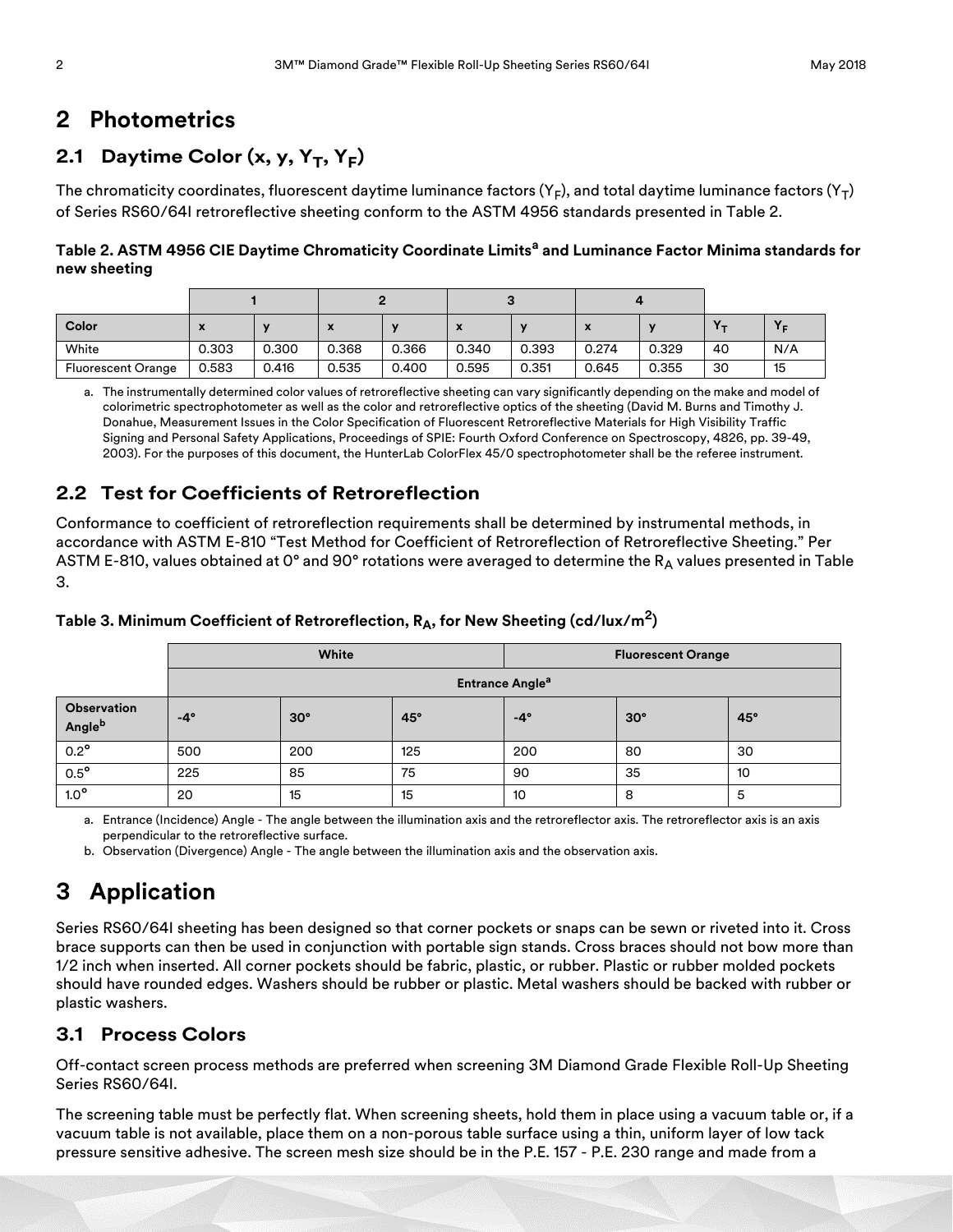monofilament fabric. Stenciling process colors or screening them with screen fabrics or mesh sizes not recommended above may produce unsatisfactory colors or durabilities and are not recommended.

3M Process Color Series 1805 (black) is the recommended ink for Diamond Grade Roll-Up Sign Sheeting Series RS60/64I. To thin Series 1805 process colors, use only CGS 50 or CGS 80 thinner. Signs printed with Series 1805 colors must be allowed to dry for 24 hours (on drying rack) before being rolled.

3M Process Color Series 990 is recommended for Diamond Grade White Sheeting Series RS60 when colored printing is required. If storing stacked printed sheets, Series 990 inks must be used with 4430R overprint clear ink to protect the colors. Series 990 colors must allowed to dry for a minimum of three hours before 4430R is applied.

#### **3.2 Storage**

Diamond Grade Flexible Roll-Up Sheeting should be stored in a cool dry area, preferably at a temperature of 65 to 75°F (18 to 24°C) and a relative humidity of 30 to 50%, and used within one year of date of receipt.

**Unprocessed sheets should be stored flat.** See [Information folder 1.11](http://multimedia.3m.com/mws/media/42262O/if-1-11-3m-reflective-shtg-sign-maintenance-management.pdf) for details regarding storage and packaging. For material that has been stored for more than 90 days, it is good practice to wipe the surface down with a standard alcohol wipe prior to use.

Finished roll-up signs should be stored dry and rolled up properly, per OEM specifications.

## **4 Durability**

The durability of Series RS60/64I roll-up sheeting will depend upon preparation, compliance with recommended application procedures, geographic area, exposure conditions, and maintenance practices.

## **5 Health and Safety Information**

Read all health hazard, precautionary, and first aid statements found in the Safety Data Sheets (SDS) and Article Information Sheets for important health, safety, and environmental information. To obtain SDSs and Article Information Sheets for 3M products, go to 3M.com/SDS, contact 3M by mail, or for urgent requests call 1-800-364-3577.

## **6 Warranty Information**

#### **6.1 3M Warranty**

3M warrants to the sign manufacturer ("Sign Manufacturer") that 3M Diamond Grade Flexible Roll-Up Sheeting Series RS60/64I, sold by 3M and to be used as components for roll-up traffic control signs ("Sign") used in work zones, will be free of defects in material and workmanship and will remain visible by resisting excessive fading, cracking, peeling, lifting, or discoloration for a period of three years measured from the date of original purchase ("3M Warranty").

#### **6.2 3M Warranty Terms and Conditions**

Failure to meet the 3M Warranty must be solely the result of design or manufacturing defects in the Series RS60/ 64I roll-up sign sheeting and not outside causes such as: improper fabrication, handling, maintenance, or installation; process colors, thinner, coatings, or overlay films and sheetings not made by 3M; use of equipment not recommended by 3M; failure of Sign hardware; exposure to chemicals, abrasion, and other mechanical damage from fasteners used to mount the Sign; collisions, vandalism, or malicious mischief. 3M reserves the right to determine the method of replacement. Replacement sheeting will carry the unexpired warranty of the sheeting it replaces. Claims made under this warranty will be honored only if the Signs have been dated at the time of sheeting application.

Series RS60/64I Flexible Roll-Up Sheeting must be processed in accordance with all 3M application and fabrication procedures provided in 3M's product bulletins, information folders, and technical memos (which will be furnished to the agency upon request) and use, processing, and storage requirements as described herein, including the exclusive use of 3M matched component systems, process colors, and recommended application equipment.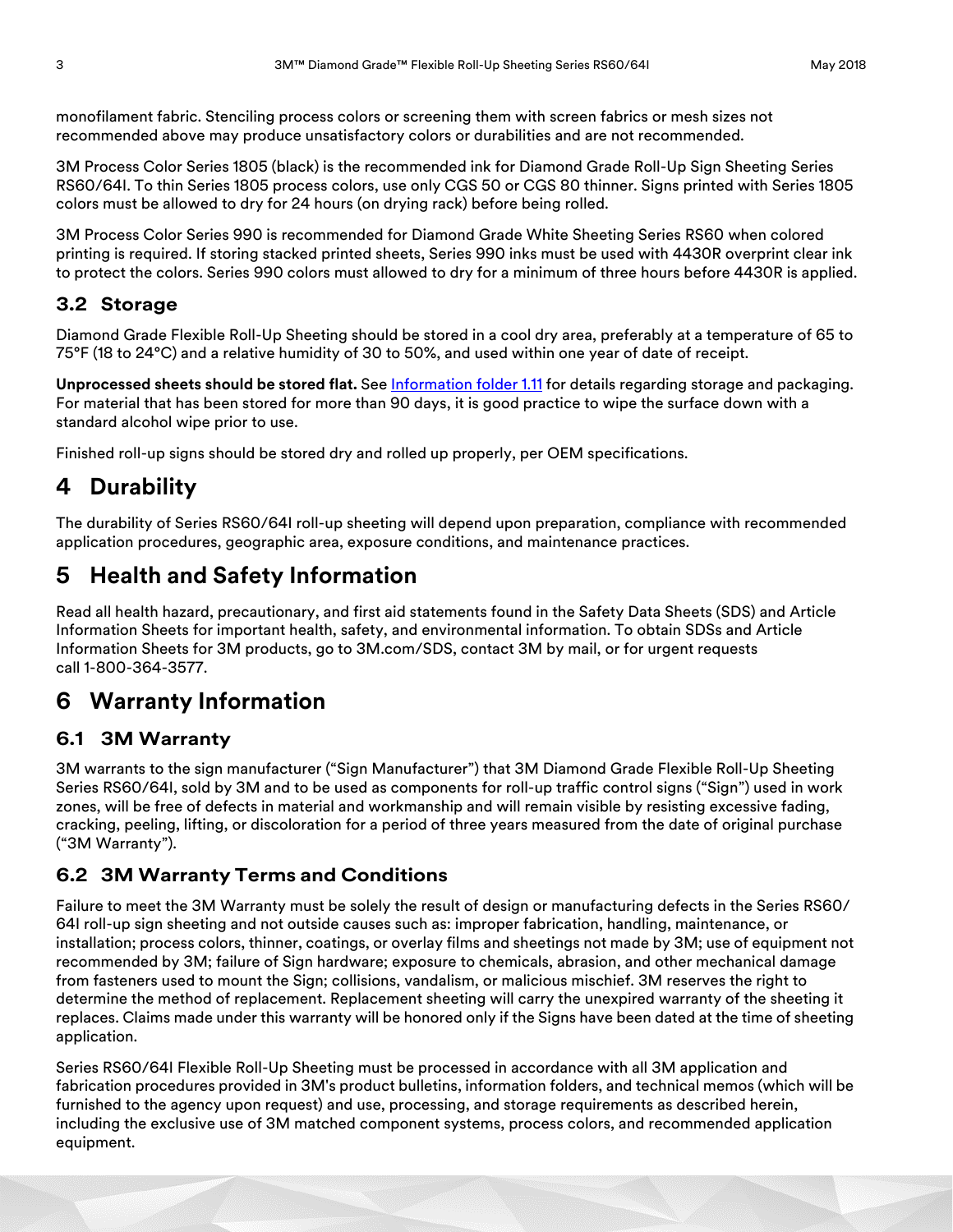Claims made under this warranty will be honored only if 3M is notified of a failure within a reasonable time, reasonable information requested by 3M is provided, and 3M is permitted to verify the cause of the failure.

#### **6.3 Exclusive Limited Remedy**

If, during the warranty period, the sheeting is proven to not meet the 3M Warranty, then the Sign Manufacturer's exclusive remedy, and 3M's sole obligation, at 3M's option, shall be that 3M, at its expense, will provide pro-rata replacement of the 3M materials.

#### **6.4 Disclaimer**

THE 3M WARRANTY IS MADE IN LIEU OF ALL OTHER WARRANTIES OR CONDITIONS, EXPRESS OR IMPLIED, INCLUDING BUT NOT LIMITED TO ANY IMPLIED WARRANTY OR CONDITION OF MERCHANTABILITY, OR FITNESS FOR A PARTICULAR PURPOSE, OR ANY IMPLIED WARRANTY ARISING OUT OF A COURSE OF DEALING OR OF PERFORMANCE, CUSTOM, OR USAGE OF TRADE.

### **6.5 Limitation of Liability**

Except for the limited remedy stated above, and except where prohibited by law, 3M will not be liable for any loss or damage arising from the signs or any 3M product, whether direct, indirect, special, incidental, or consequential damages (including but not limited to lost profits, business, or revenue in any way), regardless of the legal theory asserted including warranty, contract, negligence, or strict liability.

## **7 Other Product Information**

Always confirm that you have the most current version of the applicable product bulletin, information folder, or other product information from 3M's Website at [http://www.mmm.com/roadsafety](http://www.mmm.com/tss).

## **8 Literature References**

**[3M IF 1.10](http://multimedia.3m.com/mws/media/42264O/if-1-10-cutting-premasking-and-prespacing-instr.pdf)** Cutting, Matching, Premasking & Prespacing Instructions [3M IF 1.11](http://multimedia.3m.com/mws/media/42262O/if-1-11-3m-reflective-shtg-sign-maintenance-management.pdf) Storage Maintenance and Removal Instructions [3M PB 1805](http://multimedia.3m.com/mws/media/51341O/pb-1805-3mtm-process-color-1805.pdf) 3M™ Process Colors [3M PB 990](http://multimedia.3m.com/mws/media/42265O/pb-990-3m-process-color-series-990.pdf) 3M™ Process Colors

ASTM Test Methods are available from ASTM International, West Conshohocken, PA.